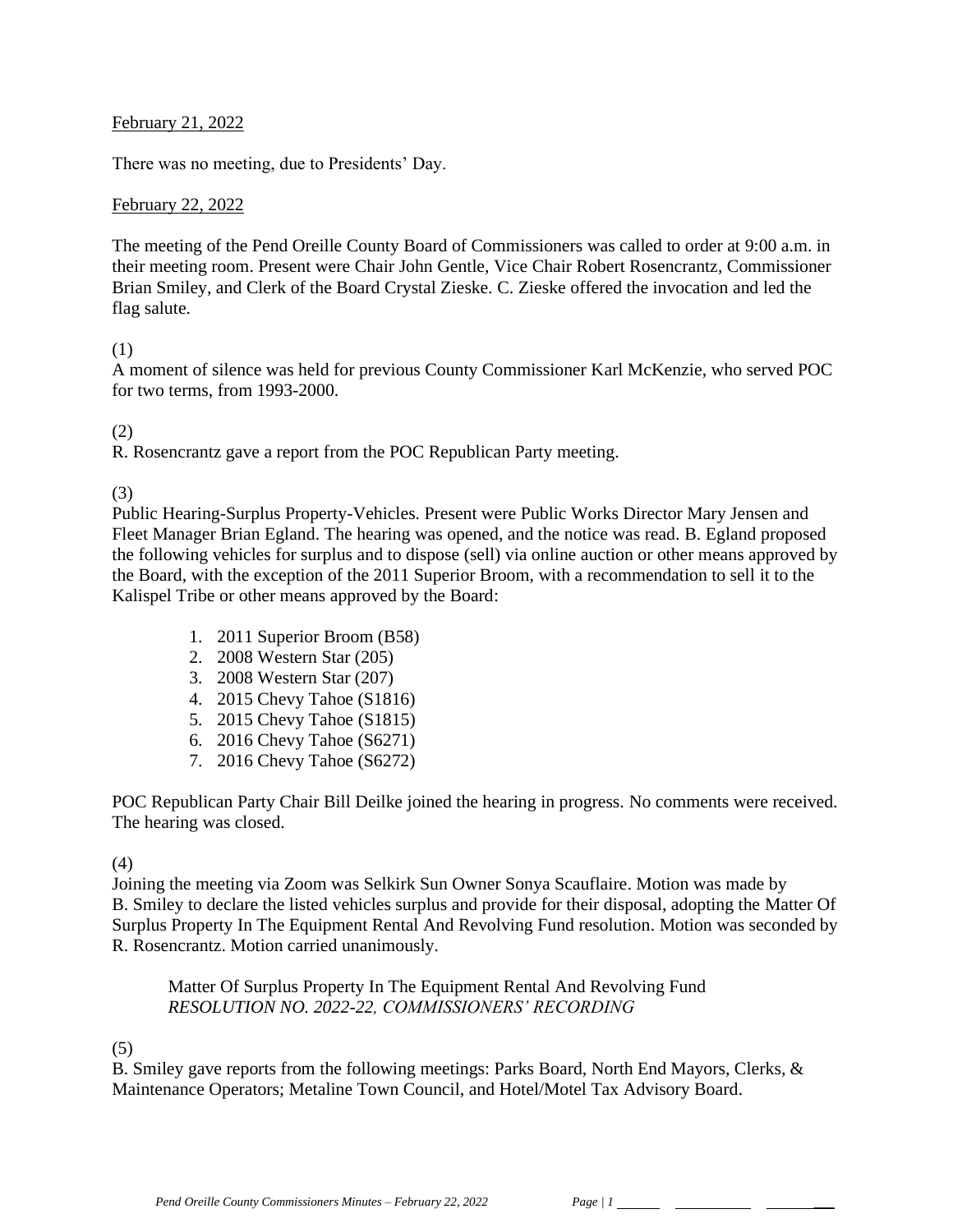R. Rosencrantz reported on meetings with District Court Judge Robin McCroskey, Behavioral Health Criminal Justice Program Administrator Nicole Vangrimbergen, Economic Development Director Jamie Wyrobek, Economic Development Council (EDC), and POCR. Present via Zoom was S. Scauflaire.

#### (6)

Motion was made by B. Smiley to approve the Chair signing the System for Award Management (SAM) registration, designating Nicole Dice as the Entity Administrator. Motion was seconded by R. Rosencrantz. Motion carried unanimously.

#### (7)

J. Gentle provided a report from the EDC meeting.

# (8)

Consent Agenda - Motion was made by R. Rosencrantz to approve the Consent Agenda, as presented on February 22, 2022. Motion was seconded by B. Smiley. Motion carried unanimously. The Consent Agenda includes this week's Agenda, the Minutes of the Board's February 14, 2022 meeting and the following items:

Investment Earnings (year-to-date estimate, as of 1/18/22): \$2,110.86

Payroll Change Notice:

Treasurer's Office-

Lyndsie Halcro, Deputy I Accountant, Step 3, \$3,075.16/mo., Effective 2/22/2022 Sheriff-Communications-

Tobias Tyler McIntosh, Communications Officer, Resignation, Effective 2/8/2022

Resolution Regarding Approval Of An Interlocal Agreement Between Pend Oreille County And Chelan County For OnBase Administrator Services *RESOLUTION NO. 2022-23, COMMISSIONERS' RECORDING*

Resolution Regarding Approval Of An Interlocal Agreement Between Pend Oreille County And Klickitat County For OnBase Administrator Services *RESOLUTION NO. 2022-24, COMMISSIONERS' RECORDING*

# (9)

Bid Opening-Smackout Pass Bridge Replacement. Present were M. Jensen, Assistant Public Works Director George Luft, Merle Kalstrom from Versatile Industries, Kent Merrick from Murphy Bros., Thomas Haroldsen from LaRivier, Inc., Lars Hendrickson from DW Excavating, Marshall Sampson from Inland Infrastructure, Craig Gehling from Razz Construction, and via Zoom was kcpol. The hearing was opened, and the notice was read. G. Luft announced that seven bids had been received and requested that after all the bids had been read, to have permission to take the bids and run them through the bid recap form for evaluation. He said they'll do a debarment check to verify each bidder is eligible to bid the county project and asked to present the award recommendations to the Board next Tuesday. G. Luft read the bids, verifying that each bidder had acknowledged the five addendums and that the proposal bond was included with each. Bids were received from Bayshore Construction Co. of Arlington, WA for \$933,281.00; Versatile Industries, Inc. of Ione, WA for \$679,040.47; Shamrock Paving, Inc. of Spokane, WA for \$839,690.50; LaRiviere, Inc. of Rathdrum,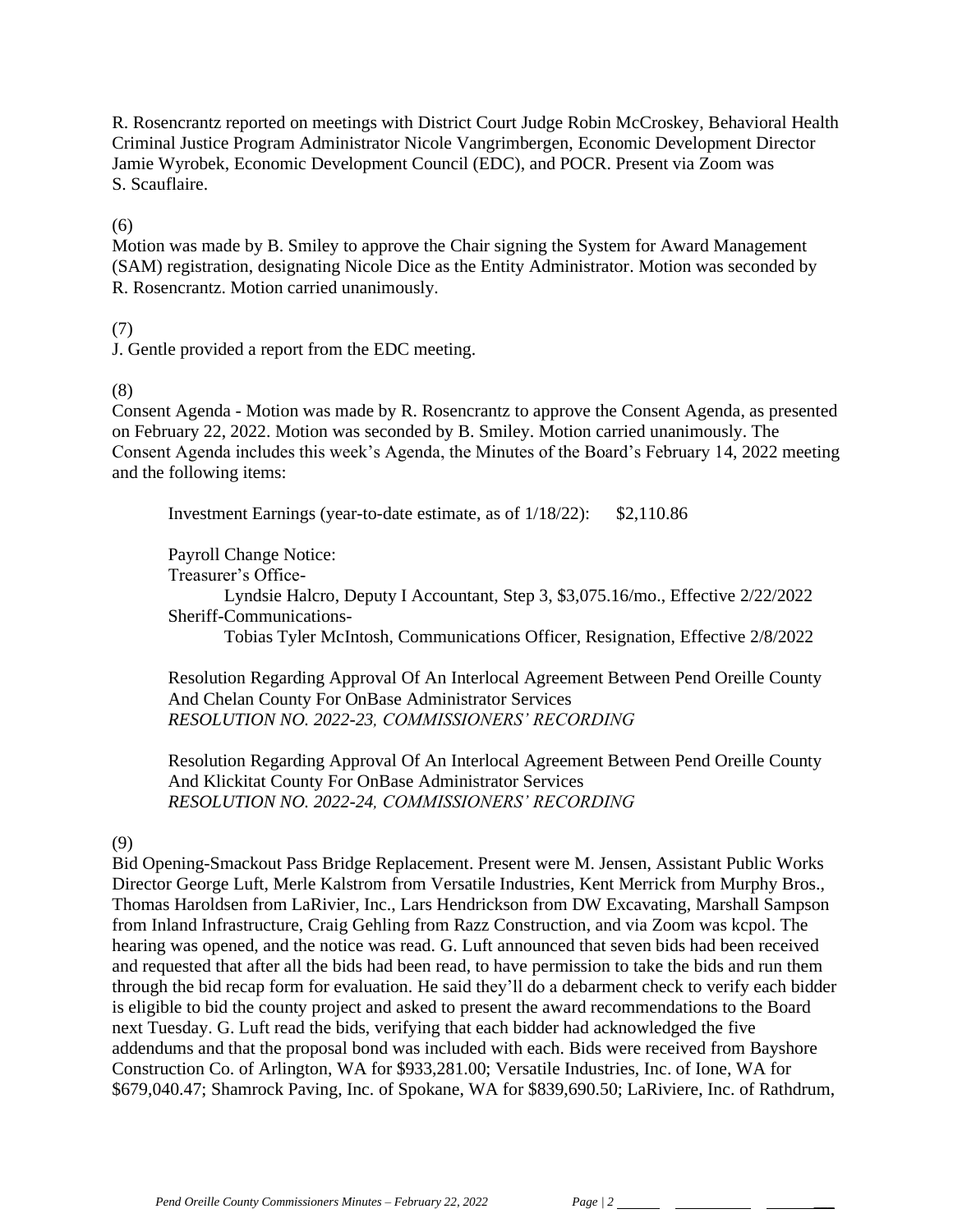ID for \$837,887.00; DW Excavating of Davenport, WA for \$784,996.00; Razz Construction, Inc. of Bellingham, WA for \$987,070.00; and Inland Infrastructure of Spokane, WA for \$924,361.00. No comments were received. The hearing was closed.

An attendee questioned what the engineer's estimate was. G. Luft stated that it was \$755,006.00.

#### (10)

Bid Opening-2022 Fairgrounds Electrical Improvement Project. Present were Facilities Maintenance Supervisor Ben Eggleston, POC Fair Board Chair Glen Miller, Jennifer Gaffaney from Gaffaney, and via Zoom was an unidentified caller. The hearing was opened, and the notice was read. Bids were received from Clark Electric of Newport, WA for \$123,801.15; MCC Electric of Pasco, WA for \$156,165.00; and Gaffaney Electric of Spokane, WA for \$145,414.39. The hearing was closed.

B. Eggleston requested permission to review the bid proposals and present the award recommendations next week during the Public Works update. Comments received included Stallion Systems of Clarkston, WA, via Zoom, stating that they had sent a bid via FedEx. The Clerk notified him that it was not received.

#### (11)

M. Jensen was present for a Public Works update. Also in attendance were Solid Waste Coordinator Amanda Griesemer, Human Resources Manager Terra Sirevog, and G. Luft.

a) Motion was made by R. Rosencrantz to approve Public Works' request to advertise in the Newport Miner on March 9, 2022 for sealed bids for the 2022 Garden Ave Parking Lot Paving Phase I Project. Motion was seconded by B. Smiley. Motion carried unanimously.

b) Motion was made by B. Smiley to approve Public Works' request for the development and implementation of a fee schedule for transportation providers seeking permitting for oversize/ overweight loads being hauled on County roads. Motion was seconded by R. Rosencrantz. Motion carried unanimously.

c) M. Jensen requested to advertise for the Assistant Public Works Director, to train with the current employee until his retirement. Motion was made by R. Rosencrantz to approve PW's request to advertise and hire for the position of an Assistant Public Works Director. Motion was seconded by B. Smiley. Motion carried unanimously.

d) G. Luft described the Leclerc Rd North road project. Motion was made by B. Smiley to adopt the resolution approving the assignment of County Road Project Number 847 to the Leclerc Rd North MP 29.2 to 32.2 Project and the appropriation for the project. Motion was seconded by R. Rosencrantz. Motion carried unanimously.

County Road Project 847 Leclerc Rd North MP 29.2 To 32.2 Project *RESOLUTION NO. 2022-25, COMMISSIONERS' RECORDING* 

e) Motion was made by R. Rosencrantz to approve the Solid Waste Memorandum of Understanding for boot allowance of \$150.00 per employee every two years. Motion was seconded by B. Smiley. Motion carried unanimously.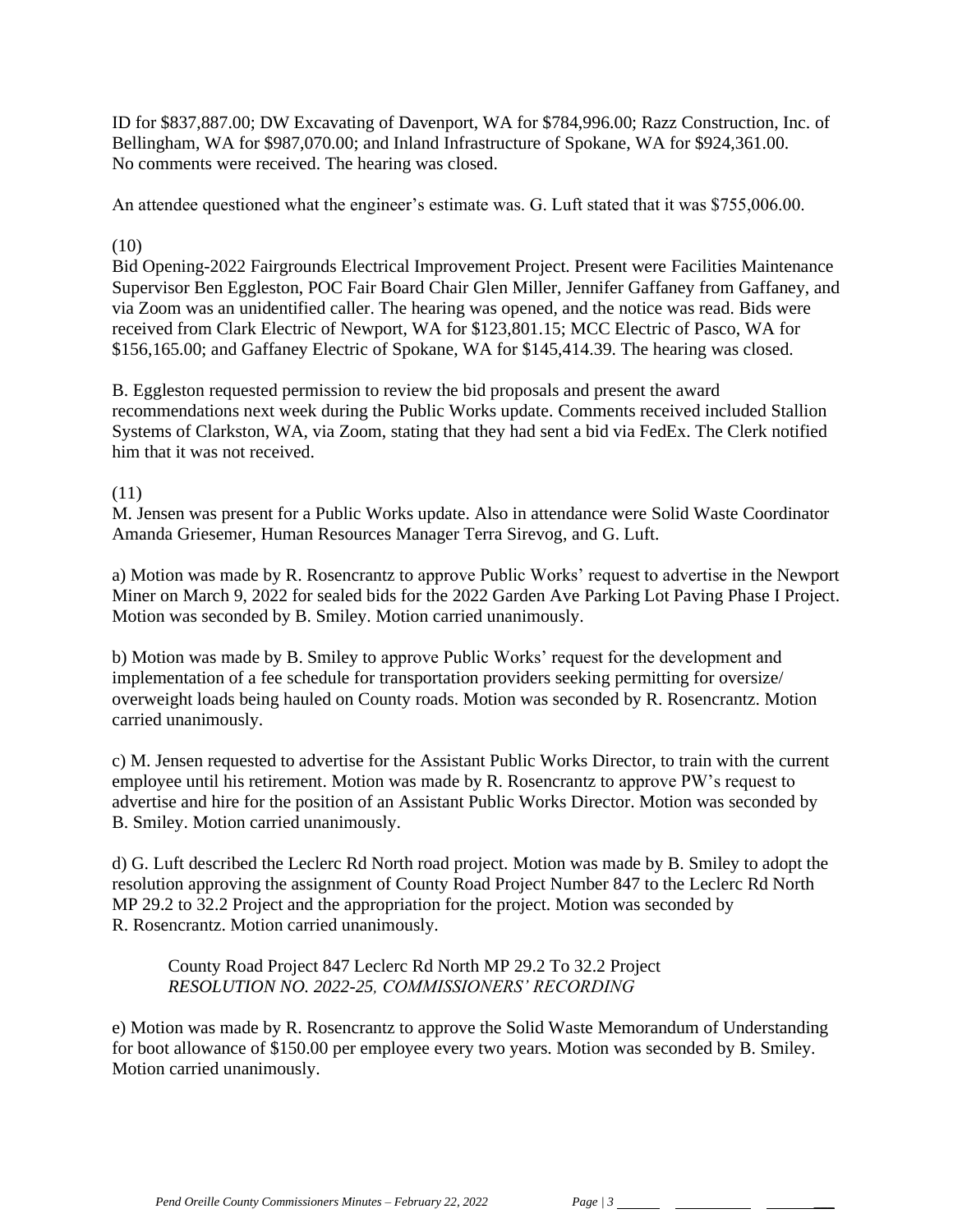Memorandum of Understanding Between Teamsters Local 690 Representing Pend Oreille County Solid Waste and Pend Oreille County *AGREEMENT NO. 2022-15, COMMISSIONERS' RECORDING* 

A. Griesemer described a proposed paint care plan, a potential free service with a new recycler.

# (12)

J. Gentle was excused to attend the Special Tuesday WSAC Virtual Assembly, so the Board recessed for lunch at  $11:57$  a.m.

# (13)

The meeting resumed at 1:00 p.m.

# (14)

J. Gentle provided an update from the WSAC Virtual Assembly. Present via Zoom was David Sears.

# (15)

The Board hosted a Mentorship Session with previous POC Commissioners. Present in-person were Commissioners John Hankey, Mike Hanson, Karen Skoog, and Mike Manus; and present via Zoom were Commissioners Joel Jacobsen and Laura (Merrill) Berg; Auditor Marianne Nichols, Counseling Services Director Annabelle Payne, Treasurer Nicole Dice, Weed Control Coordinator Sharon Sorby, D. Sears, Nancy & Geoffrey Thompson 7<sup>th</sup> LD, bill, and Norm Smith. Commissioner Steve Kiss submitted remarks via email beforehand, which were read. A roundtable question & answer period was held.

# (16)

Motion was made by R. Rosencrantz to change the Assistant Public Works Director salary structure, to establish Step 1 at \$6,600.77 through Step 5 at \$8,333.33, effective with the new hire. Motion was seconded by B. Smiley. Motion carried unanimously.

# (17)

Motion was made by B. Smiley to send a sympathy card to the McKenzie family on the loss of Karl McKenzie. Motion was seconded by R. Rosencrantz. Motion carried unanimously.

(18) Meeting continued to February 23.

February 23, 2022 – Special Meeting

The meeting resumed at 2:00 p.m. with J. Gentle, R. Rosencrantz, B. Smiley, and C. Zieske present.

# (19)

The Board held a special meeting for the purpose of hosting an Elected Officials Roundtable with Congresswoman Cathy McMorris Rodgers. Also present were Deputy District Director Andrew Engell and Communications Director Kyle VonEnde; Assessor Jim McCroskey, County Clerk Tammie Ownbey, Sheriff Glenn Blakeslee, N. Dice, M. Nichols, Newport City Administrator Abby Gribi, and via Zoom were Mayors: Ione-Eva Marie Warren, Cusick-Duane Schofield, Metaline Falls-Tara Leininger, and Metaline-Pete Daggett; Metaline Clerk Kelly Flanagan, R. McCroskey, District Court Administrator/Judicial Assistant Rachel Johnson, Chief Deputy Clerk Brandy Hofstee, Deputy